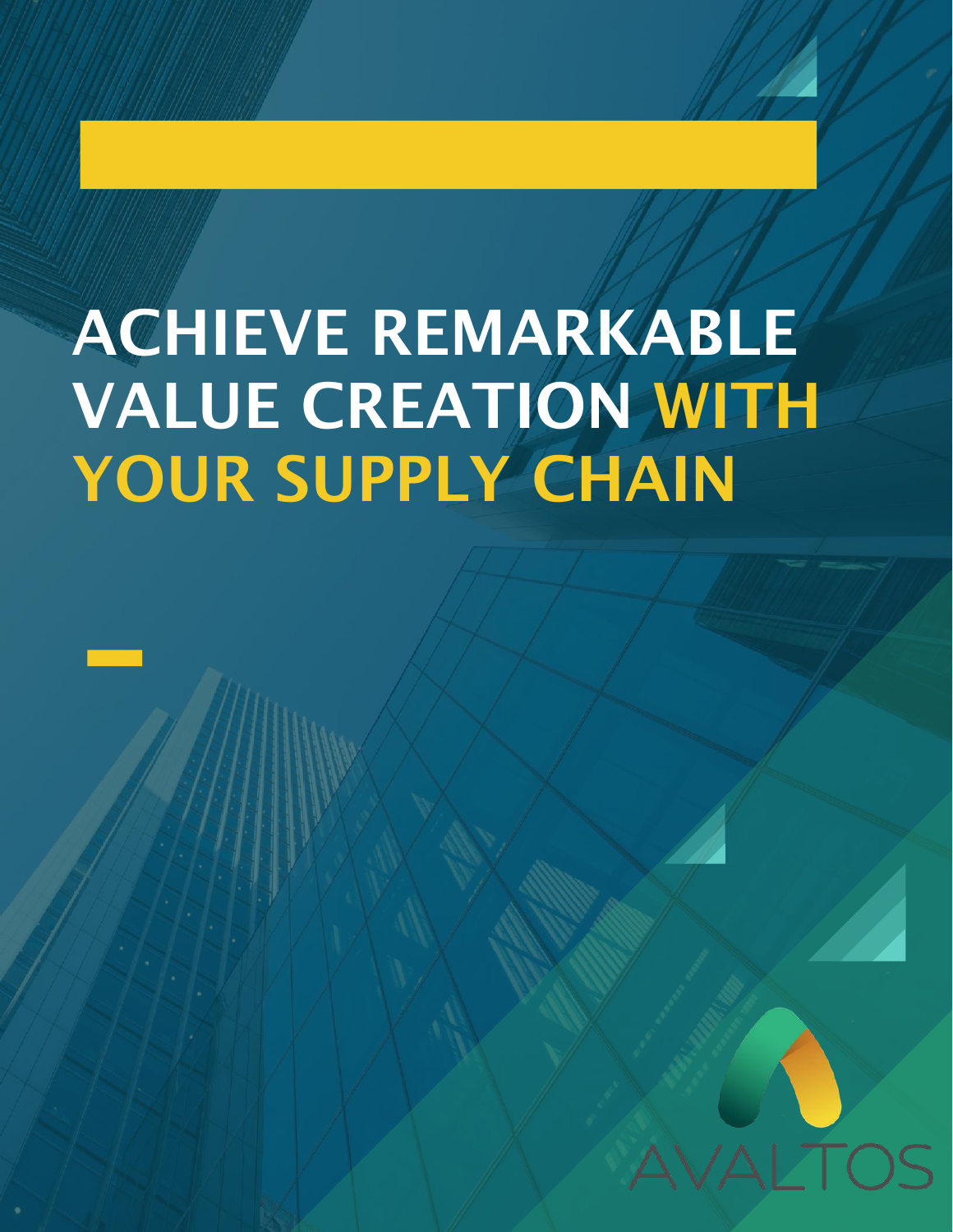## **Achieve Remarkable Value Creation with your Supply Chain**

To understand how to increase a company's value, knowing how the value is created is a key factor.

There are three commonly-used ways to analyze a company's value.

**1.** For a publicly-traded company, market capitalization (market cap) is the value. The market cap is how much all the outstanding stock is worth at the current share price.

**2.** For a private company, the value can be estimated by using some multiplier, which is industry specific, times the earnings before interest, depreciation, and amortization (EBITDA). This gives an estimate of what most investors would think the company is worth.

**3.** Another way to value any company (public or private) is by calculating the economic profit. Economic profit is the profit less the cost of the capital used to create it. For comparative purposes, calculate the economic value-added (EVA), which is the net profit after taxes, minus the opportunity cost of the capital invested in the company.

Research conducted by Stern Stewart on companies that focus on creating EVA growth discovered that they usually outperform the market and competitors consistently, in terms of valuation. When the EVA of a company increases over time, the value also increases.

From an investor's point of view, even a company earning a profit may have an inferior EVA. For example, a company that has \$100

million in capital invested and annual net profit after taxes of \$8 million, has a 8% return on investment (ROI). If the investor has alternative investments with the similar level of risk that earn 10% annually and the company's net profit after taxes returns only 8% to the investor in value, this is not an attractive investment.

In this case, the opportunity cost of placing the capital with the company is 10%. The ROI of 8% is less the 10% opportunity cost. This creates a negative 2% EVA, which is not attractive. If the investor can, the investor should move investment money away from a company with a negative EVA to the investments with similar risks that pay the higher ROI. If the investor's returns exceed the opportunity cost of 10%, then there is a positive EVA and the investment is attractive to the investor.

The world's best value-added investor, Warren Buffet, amassed a fortune by hunting for companies that he could buy, which produced an EVA of 15% or higher. Buffet's value investing strategy is a buy-and-hold strategy of owning a company's stock forever as long as the company continues to produce a positive EVA.

#### **Amazon's Supply Chain Model**

Amazon has a market cap of \$1.57 trillion (11- 11-2020). The value of Amazon soared to new heights during the pandemic because of increased demand, which the company was able to handle with operational excellence. Even with global supply chain interruptions, which made many things unavailable, people wanted to buy a lot more things on online. Amazon had to hire 100,000 new workers, twice, to keep up with the demand. During 2020, Amazon's profits tripled.

Amazon's success comes from a consumer-first strategy driven by economies of scale, data and process mining, an intense focus on process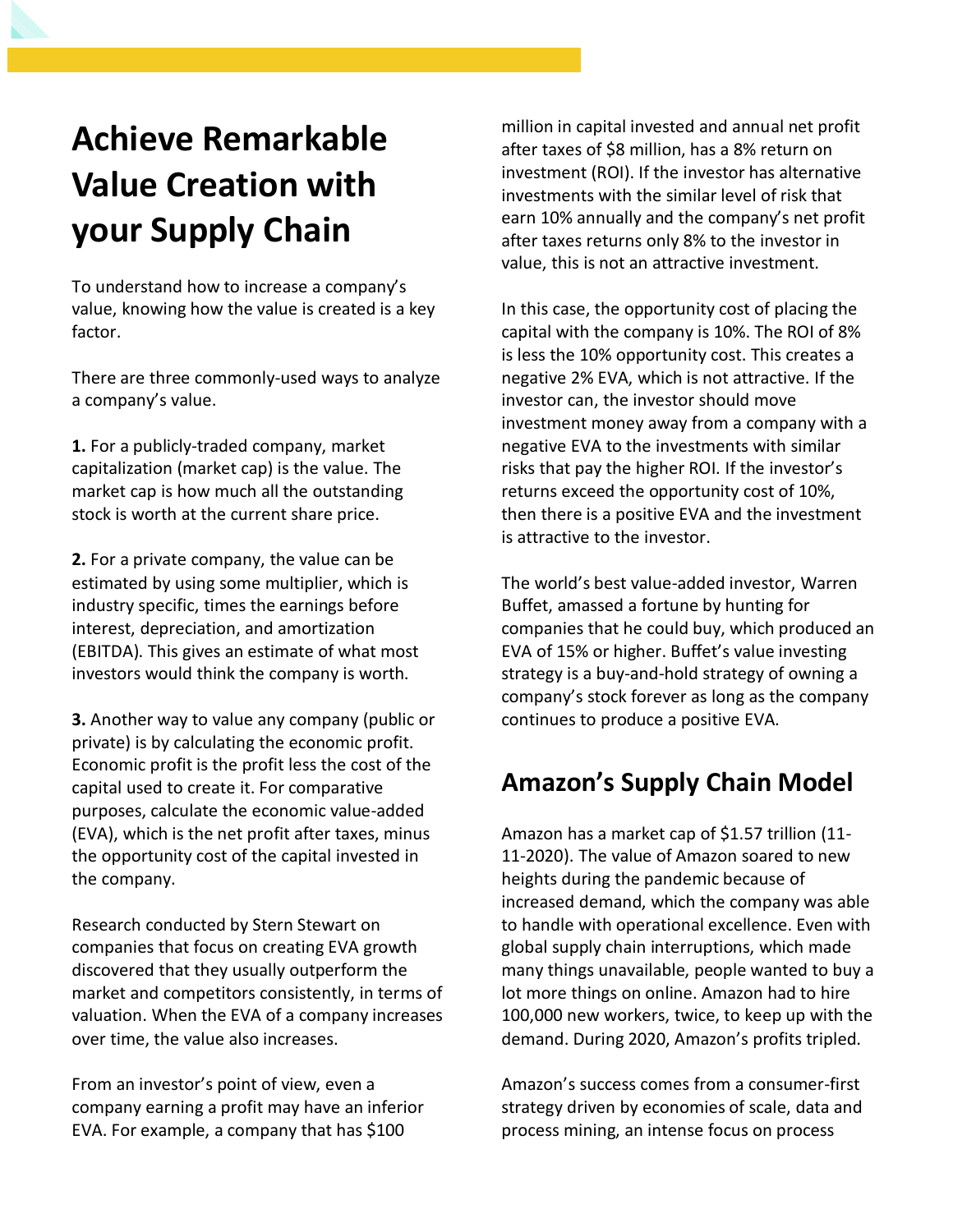efficiency and cost reduction, strategic acquisitions, and continual cash flow improvement.

The principle behind Amazon's success can be summarized in a single word, "relentless." In a PBS FRONTLINE documentary about how Amazon started, this word, relentless, is said to drive the company's founder Jeff Bezos as the company's key mission. At Amazon, there is a relentless pursuit of operational excellence.

Amazon became so efficient in managing the supply chain for value creation that it is now going to have to pay a big fine in the EU for antitrust violations. The allegations are that Amazon used its unique position of being both an online marketplace and an online retailer to take unfair advantage of its marketplace retailers. It does this through data and process mining when creating its own new products to sell at retail that compete with the other retailers selling on Amazon.

The antitrust allegations aside, all businesses can learn from the best practices used at Amazon to increase their company's value. However, you might want to stop just short of creating a global monopoly that competes with its own customers and attracts antitrust violations with massive fines. Or maybe not, since Amazon has plenty of money to pay these fines. What is a few billion in fines when the company is worth over a trillion and a half dollars?

Now that we have a clear metric to use with EVA as the valuation model and an example of the best practices in mind with Amazon, let's do a deep dive into how you can use advanced supply chain management techniques to build the value of your company or a company you invest in as a private equity firm.

#### **How does the supply chain drive the company's value?**

A company value is directly affected by the company's supply chain performance. Supply chain management includes operating in the most cost-efficient manner; however, if you want to maximize value, there is much more than just standard cost reduction measures to consider.

The supply chain is the company's circulation system; its lifeblood, of how information and materials flow from the supply side through the company to its customers. The traditional focus of supply chain management is procurement, manufacturing, warehousing, and shipping. Along with cost reduction measures, transportation logistics of how products get to customers are important. These are just some of the areas where possible improvements can be made in the supply chain for cash flow improvement to boost company value.

Here are four ways a supply chain can positively impact a company's valuation:

- 1. **Increased Revenues:** Supply chains, which operate with the best practices, create economic profit by enabling increase sales revenue supported by exceptional delivery of products to customers that encourages continued growth.
- 2. **Cost Efficiency:** An efficient supply chain controls 60% to 70% of a typical company's costs.
- 3. **Reduced Working Capital:** An efficient supply chain reduces capital investment requirements by lowering the inventory needed to be kept on hand and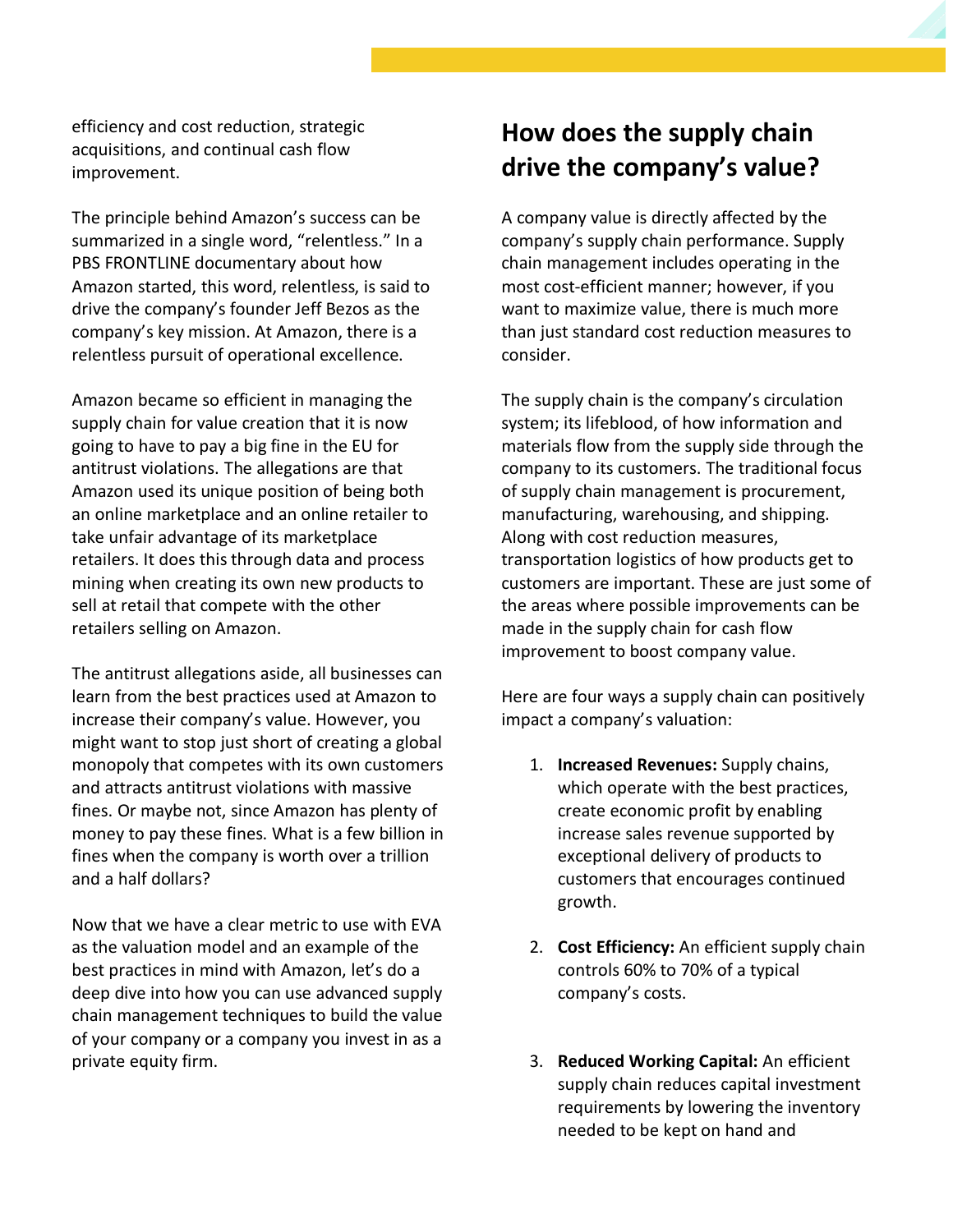increasing inventory turnover with the help of smoothly-operating transportation logistics.

4. **Asset Utilization:** An efficiently run supply chain makes maximum utilization of a company's physical assets such as manufacturing facilities, warehouses, and retail space in physical stores.

Increased revenues with lower costs increases economic profit. Use of less working capital and maximizing facilities use, reduces the investment needs and that also increases economic profit. These four factors above combine to improve a company's value over time.

The most impactful supply chain management considers the entire enterprise and its efforts in procurement, logistics, and operations to create a cross-functional alignment in the business that focuses on cost, cash flow, and growth. The goal is to produce the highest product availability at the lowest cost with the least amount of capital investment required.

A well-managed company wants higher revenue, lower costs, and to use less working capital to operate. Investors are very responsive to a company's ability to produce economic profit and value the company accordingly. Moreover, private equity firms have become extremely aware of the risks of supply chain interruption. They know how important the logistical and transportation companies and processes are to national and worldwide economies.

#### **Supply Chain Disruption**

A serious supply chain disruption can wreak havoc on a company's value, yet prior to the pandemic many companies operated without a formal strategy to manage risk in their supply chains.

The global pandemic clearly showed not only the financial risk of a supply chain disruption but lifeor-death risk as well. COVID-19 testing was hampered by the inability of laboratories to get enough of the chemical reagents needed to conduct the tests.

The best practices for supply chain management have risk mitigation of supply chain disruption as a fundamental operational strategy. For example, supplier reconfiguration can reduce the number of vendors by working with consolidated partners and by using the techniques of cross-functional governance/cooperation.

Backup suppliers can be identified for critical components and a risk analysis made of continued availability. Just-in-time inventory management fails when a critical component is suddenly unavailable and orders cannot be filled. Inventory stock levels are managed for both the immediate need and the risk of components being unavailable.

## **The Relationship between Working Capital and Cash Flow**

The best way to think about working capital is from an operational point of view. Increases in working capital reduce cash flow. To improve a company's value, the goal is to reduce working capital and increase cash flow.

Operating working capital is the value of inventory (raw materials, work-in-progress, and finished goods) plus accounts receivable minus accounts payable. Cash flow is the net cash from operations minus any increase in capital investments and minus any increase in working capital.

Working capital is the money that is tied up in things that are not yet converted into cash flow.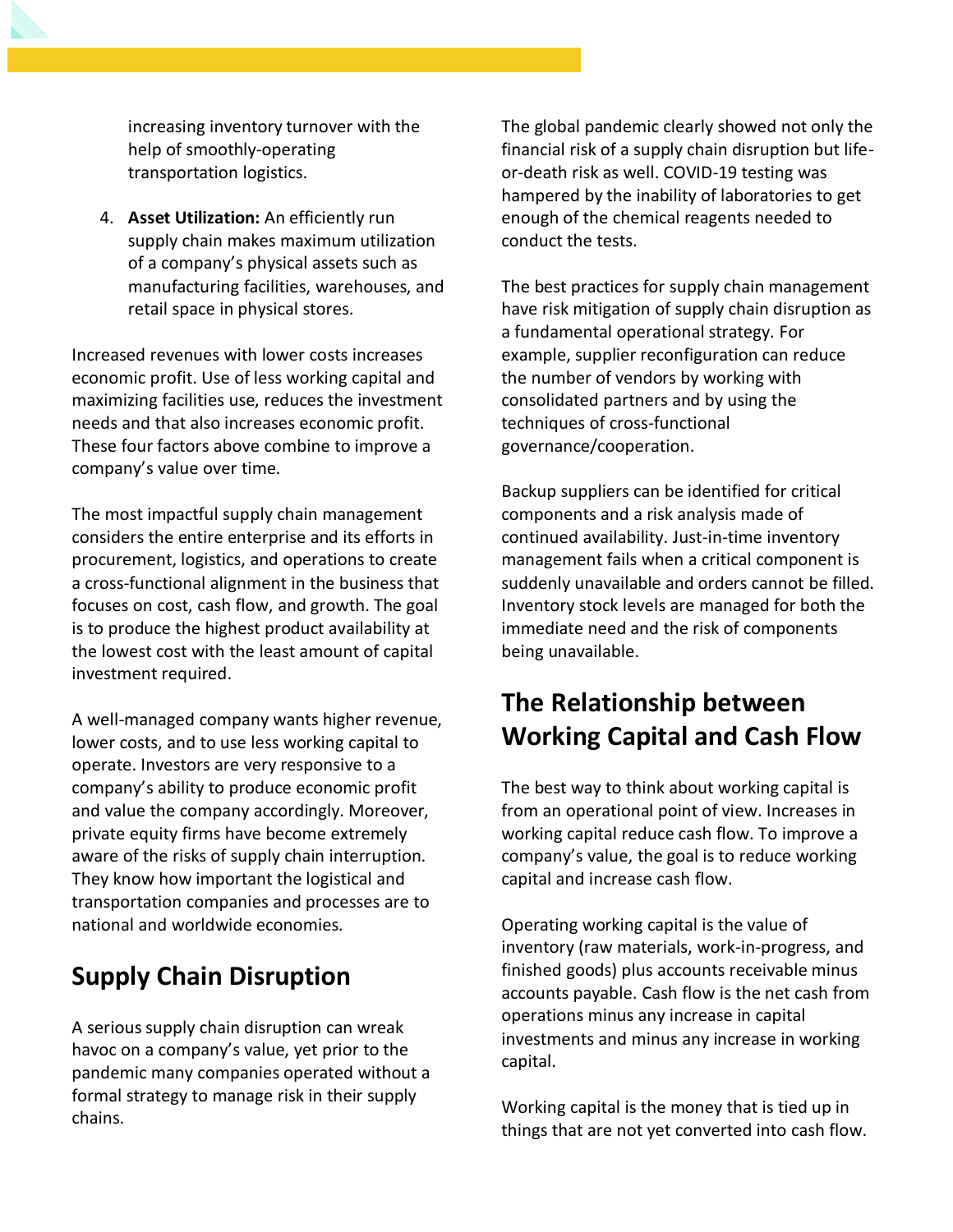If a company lowers its working capital requirements, it automatically increases its cash flow because it frees up cash that was just sitting there doing nothing.

Companies that use supply chain efficiencies to reduce working capital needs and increase cash flow generate more economic profit. Ways to achieve this using supply chain management are to reduce finished goods inventory, raw materials, and work-in-progress.

Here are some helpful strategies to reduce finished inventory:

- **Manage Product Offerings:** Reduce the number of SKUs to manage the inventory of fewer, but popular, products. For slowselling products, sell or liquidate the remaining stock, without producing more, and eliminate the SKUs.
- **Manufacturing:** Improve manufacturing flexibility to respond faster to changes in demand.
- **Inventory:** Use product segmentation as a strategy to reduce excessive inventory of slow-selling items and have more inventory of the fastest-selling items. Reduce raw material inventory and workin-process inventory.
- **Planning:** Use a sales and operational planning process to manage any constraints in the supply change in alignment with product demand.

Here are some ways to reduce raw materials and work-in progress inventory:

• **Components:** Re-engineer products to reduce parts complexity.

- **Supplier:** Work with suppliers to lower the lead times for supplies.
- **Non-Production Materials:** Reduce inventory of materials not used for production, such as maintenance supplies.
- **Lean Manufacturing:** Implement lean manufacturing strategies for process improvements.

## **Using Supply Chain Management to Increase Cash Flow**

Cash flow can be increased by holding on to cash longer by allowing account payables to increase and by receiving cash sooner by collecting account receivables faster. The problem is that if a company allows account payable to increase, this may disrupt important supplier relationships when the company becomes a slow-paying customer. Getting customers to pay accounts receivable sooner is quite difficult. Supply chain management offers unique approaches for these challenges. It is possible to create a win-win situation by consolidating materials purchases and making long-term purchase commitments with a few key suppliers in exchange for increased time to pay their invoices. This allows account payable to expand and the company to hold onto cash longer.

For accounts receivables, it is possible to make customers willing to pay faster if the lead time for orders is shortened and the customers can carry lower amounts of inventory. This reduces their inventory carrying costs. Consider if it is possible to make these faster resupply arrangements with customers to get them to pay accounts receivables sooner. Alternatively, it is possible to factor receivables by selling them off for a discount to a third-party.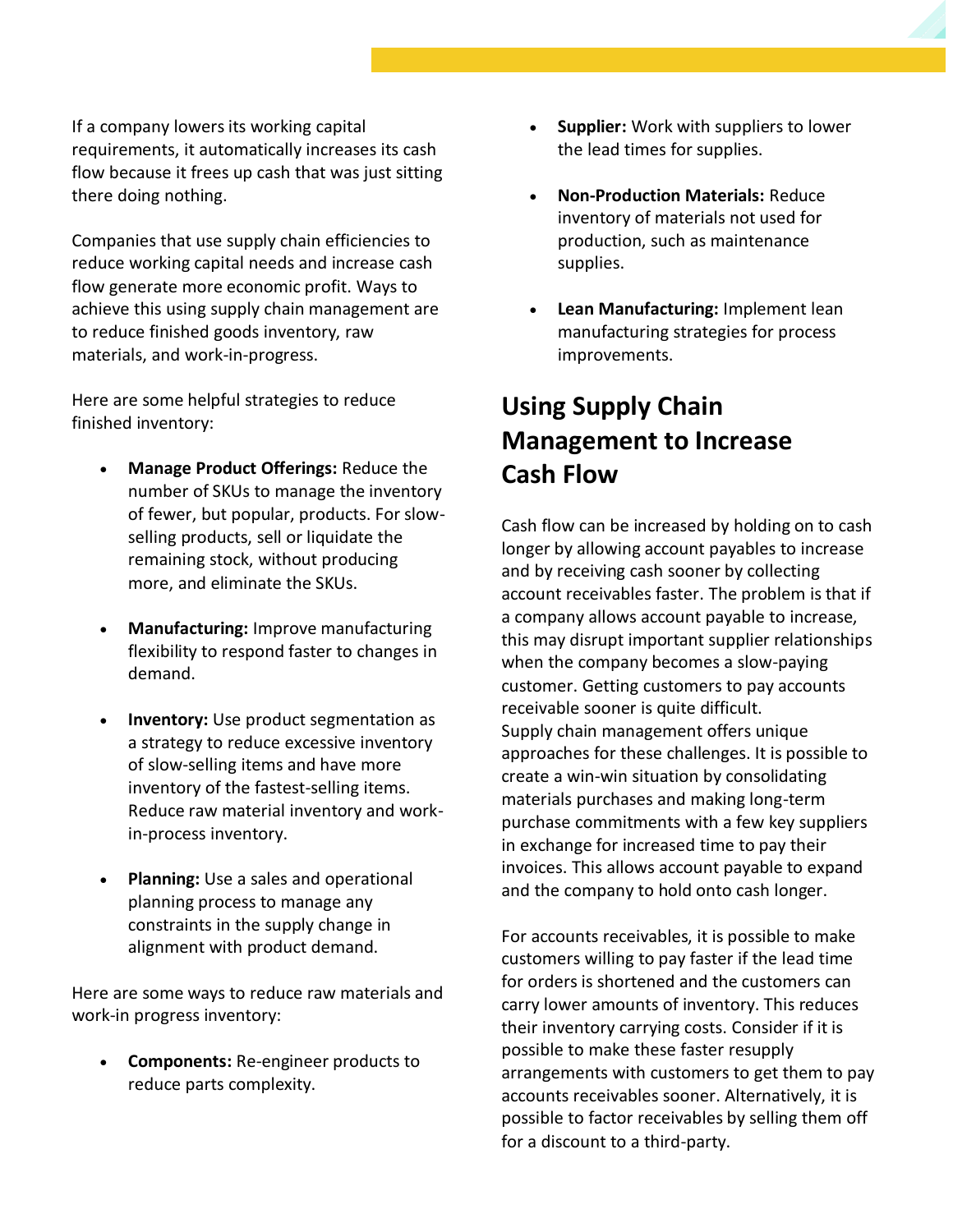## **Achieving Supply Chain Excellence**

A long-term commitment and the enthusiastic involvement of the top leadership in a company is required to achieve supply chain excellence.

For many years, Amazon continued to invest heavily in building out its infrastructure. It took a long time for the company to show a profit. The early investors in Amazon were major institutional players who have a very long-term investment time horizon. Even after Amazon went public in 1997, it was many years before the company showed its first profit in 2001.

However, once Amazon started generating profits, the profits expanded. Now that Amazon has the dominant market share of online retail sales, the profits are going up exponentially. Amazon is on track to make over \$12 billion in profits for 2020. This is more than triple the previous year. The early investors got a fantastic financial reward for their patience when investing in Amazon's build-up of supply chain excellence.

Here are some strategic steps that companies can take to create supply chain excellence:

- 1. **Talent:** Hire the best employees available who are experienced in supply chain management, support their work efforts, and make supply chain improvements a critical part of the long-term business strategy. Enhance professional development of employees through cross-training and continuing education programs.
- 2. **Technology:** Embrace the newest technology and always keep updating systems. Supply chains are improved by both digital and physical innovations.

Recent digital innovations include blockchain, IoT, 5G, cloud services, Big Data mining, artificial intelligence, cognitive analytics, facial recognition, and much more. Physical innovations include things like drones, 3D printing, autonomous vehicles, wearable tech, and robots.

- 3. **Collaboration:** Many supply chain improvements come from a win-win collaboration with suppliers and customers or by creating other collaborative business partnerships.
- 4. **Cross-Functional Governance:** Use an integrated business process with sales and operational planning to avoid functional silo problems. Provide excellent customer service by integrating all functions within the company that have customer touchpoints. Change from just serving customers to customer relations management.
- 5. **Meet Performance Benchmarks:** Follow the best practices strategies to deliver improved supply chain performance by successfully meeting the goals on-time and on-budget. Make sure to keep the focus on the bigger picture and not become overwhelmed with the granular details.
- 6. **Virtual Integrations:** Stay focused on core competencies and hire outside consultants and service providers by using the best practices for selecting third-party logistical solutions providers.
- 7. **Information Sharing**: Share information across the supply chain. Promote visibility form the suppliers to the customers. For example, have an online web portal where suppliers can see the dates that